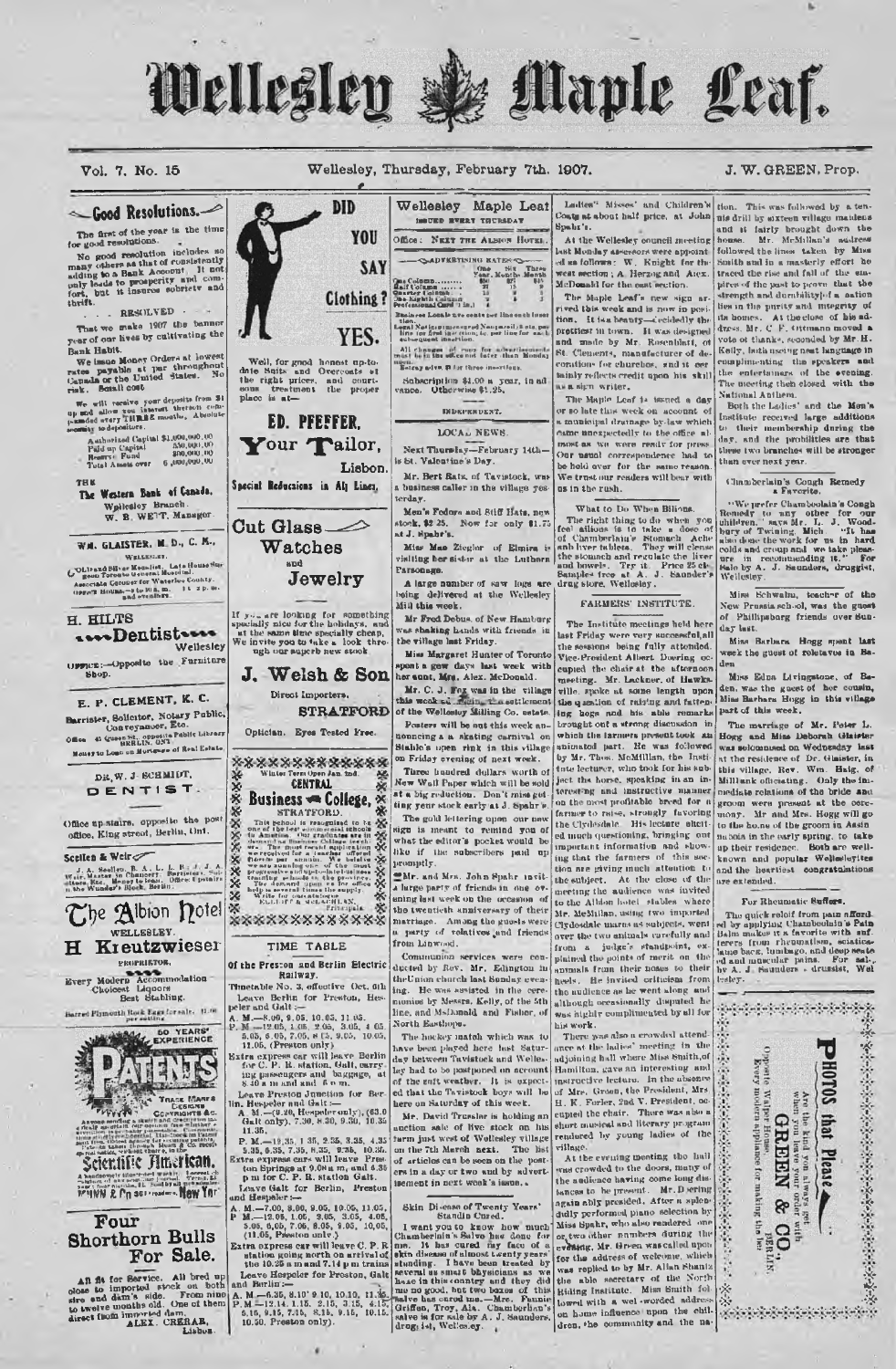

Ihe Reason **« h ?** We sell our mantles so cheap

\*\*\*\*\*\*\*\*\*\*\*\*\*\*\*\*\*\*\*\*\*\*\*\*\*\*\*\*\*\*\*\*\*

now is because we have too many. This week extra efforts **are being made to reduce our stock of coats. The prices! h ave been m arked so low that any** lady in need of a coat, should not miss this opportunity of chos**ing a good seasonable coat at a v ery lo w price. \* i?:.j**

# **LOT NO 1**

A very fine selection of Broadcloth **Coats, in all shades, all this season's \_\_ goods, regular price \$13. A A \$15, \$18 and \$20—reduced to ■ ■\***



## **LOT NO 2**

Another selection of smart tweed Coats, good patterns and styles, well **made-Regular price as high**  $\bullet$  **5**<br>as \$10.00 this week tor  $\bullet$  5



\*\*\*\*\*\*\*\*\*\*\*\*\*\*\*\*\*\*<del>\*\*\*\*\*\*\*\*\*\*\*\*\*\*</del>\*\*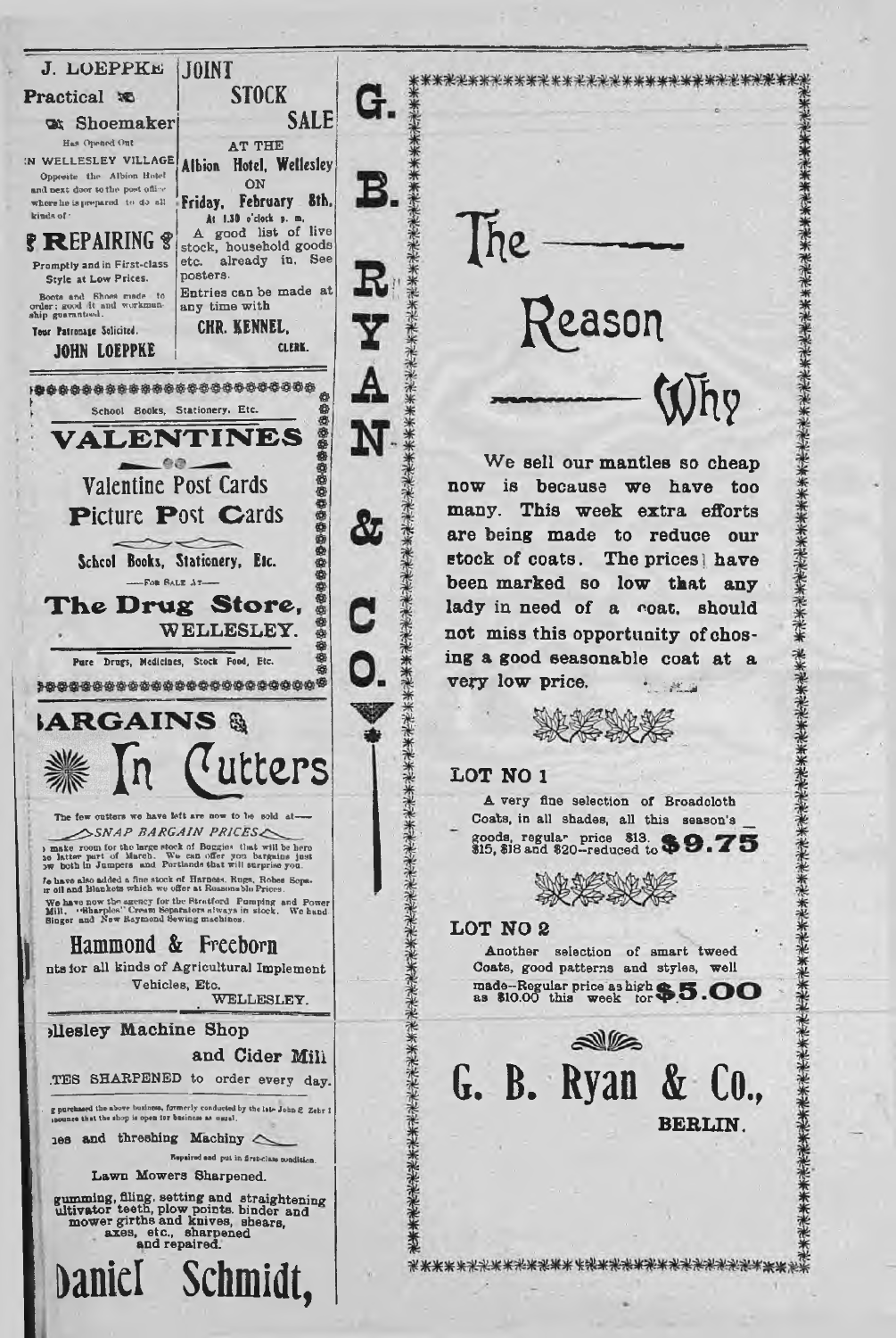| <b>Cape Culumb</b>                              | 8543 | 化学 |    |
|-------------------------------------------------|------|----|----|
| Ball Lolling                                    | 27   | 18 | S) |
|                                                 | ts.  |    |    |
| ¶marter Column<br>One-Eighth Column             |      |    |    |
| Professional Card (1 in.)                       |      |    |    |
| Pusiness Locals Sve cants por Huseach inse      |      |    |    |
| Lowell Madison (monomena) Nonresonal Library to |      |    |    |

**Wellesley Maple Leal ar Ada Keess (i. 1. 6.** being a remain particular for the particular for the highest for the being the remainder of the strength of the strength of the strength of the strength of the strength of the 

Our spring goods are now bogin<br>ming to come in, and we are making room for them by giving smap<br>hargains in all winter lines. It is a<br>great chance. W. Kelterborn.

The Leading School The best and most auccessf<br>commercial school in Wei<br>ern Ontario is the

**BERLIN** 

**Business** College

\$\$0

All its graduates get posit-<br>ms. Enter any time.<br>Catalogue free.

W. D. EULER. Principal. ............

TIME TABLE Of the Preston and Berlin Electric<br>Railway.<br>Timetable No. 3, effective Oct. 6th

Leave Berlin for Presture, Hes-

peler and tial:  $\rightarrow$ <br>
A. M.  $-8.00$ , 9.05, 10.05, 11.05.<br>
P. M.  $-12.05$ , 1.05, 2.05, 3.05, 4.05,<br>
5.03, 6.05, 7.05, 6.65, 9.05. 10.05,<br>
11.05, (Preston only)

11.05, (Preston only)<br>Extra orpers car with leave Berlin<br>for C. P. R. station, Galt, carry-<br> $\frac{1}{2}$  for C. P. R. station, Galt, carry-<br> $\frac{1}{2}$  and band barges<br>Leave Preston Janotion for Berlin, Heppler and Galt<br>in Hep

11.35,<br>P. M.—12.35, 135, 2.35, 3.35, 4.35<br>Extra express cars will leave Pres<br>Extra express cars will leave Press<br>to 2018 m, and 6.35<br>p. m for C. P. R. station (4alt.<br>p. m for C. P. R. station (4alt.<br>determined for P. R. st

(11.05, Preston only)<br>
Extra axprose car will leave C. P. R.<br>
Realism going north on arrival of<br>
the 10.35 a us and 7,114 put from<br>
Leave Eespeler for Preston, Gali<br>
and Berlin :-<br>
A. M.-6.35, 8.10' 9.10, 10.10, 11.35,<br>
P

11.35.

 $\overline{10}$ 

\*\*\*\*\*\*\*\*\*\*\*\*\*\*\*\*\*\*\*\*\*\*\*\*\*\*\*\*\*\*\*\*\*

 $451$ 

黑路

 $\begin{array}{l} \pi\text{-}\mathrm{int}\xspace\\ \pi\text{-}\mathrm{int}\xspace\pi\end{array}$ 

Ä

 $rac{1}{2}$ 

 $n$  of  $71$ 

 $1 - 1.5$ 

 $\frac{1}{100}$  = 16

t pl

 $\frac{1}{2}$ 

14

18

22

11

 $\boldsymbol{h}$ 

opted.<br>
Initians Hundred and Salating the cum of<br>
Tairians Hundred and Patty-are 14-to train<br>
tare, heing estid Municipality's preportion of<br>
the funds neroscary for the court, fifteen to<br>
bentures of the estid Township of

Lut of Part of Lut.

**Active** 譅

1992年1月22日,1月22日,1月22日,1月22日,1月22日,1月22日,1月22日,1月22日,1月22日,1月22日,1月22日,1月22日,1月22日,1月22日,1月22日,1月22日,1月2<br>1992年

est at the filte of tour mich sources<br>compatible algorithm in the second the second second the second state<br>mich of Wellocing, and by the<br>read, and the Corp. unhillatte<br>closens are been of the part dine Trussure<br>|allincetie<br>|olpality<br>|a at til<br>|a dia in<br>!! blant The Western Human and the state of the state of the state of the state of the state of the state of the state of the state of the state of the state of the state of the state of the state of the state of the state o

|             | <b>PADICIPAL</b>  | <b><i><u>ERTERRAT</u></i></b> | TVT. |
|-------------|-------------------|-------------------------------|------|
| <b>1906</b> | \$65 20           | <b>建品0 198</b>                | 8136 |
| 1909        | 68 14             | 58 06                         | 126  |
| 1910        | 71 20             | <b>B4 98</b>                  | 126  |
| 1911        | 70 41             | 51 72                         | 125  |
| 1912        | 77 75             | 48 42                         | 128  |
| 1918        | 81 25             | 44 93                         | 126  |
| 1914        | 84 91             | 41 27                         | 1:3  |
| 1976        | 88 78             | 37.45                         | 120  |
| 1916        | D2 72             | 33 44                         | 126  |
| 1917        | 96 99             | 29 28                         | 120  |
| 191H        | 101 26            | 24,92                         | 126  |
| 1919        | 106 <sub>RI</sub> | 20 37                         | 110  |
| 1920        | 110 57            | 12.61                         | 1:8  |
| 1921        | 118 55            | $1u$ $d\pi$                   | 128  |
| 1923        | 120 75            | 54                            | 128  |

+ That such of the said debactures

 $\delta$  For paying the<br>unit charged again.<br>for informer Haking **songing**<br>17, and for for 1<br>half n<br>And spaces<br>A of part<br>d into differ<br>art shall be<br>art sformed

 $\frac{1}{3}$ 

ite.

timur<br>Barati

**Hotel** 

**SALES AND RESERVED AND RESERVED BY AN INCHANTIFUL PARTIES** 

and the first painting of the first painting and the control of the con-3 mm<br>3 mm<br>3 mm<br>3 mm

Saadada<br>Saadada

Stock Taking

The year just passed has been the most hnaines

We sincerely thank our friends and patrons for their support during<br>past year and solicit your continued support for the year in which ւ<br> wediave just entered.

On our part we shall endeavor to merit your support.

We will do all we can to make it pleased and profitable for you to deal at this store. In a few weeks we shall move into our new store where we shall profit our new store

This week we are sacrificing the balance

| ur unis year                                          |                                                                                       |
|-------------------------------------------------------|---------------------------------------------------------------------------------------|
| Ladies                                                | <b>Jackets</b>                                                                        |
|                                                       | Every jacket in stock will be sold at                                                 |
| \$16 Jackets for \$11.                                | manufacturers price.<br>MISSES' JACKETS.                                              |
| \$15 Jackets for \$10.<br>\$12 Jackets for \$8.50.    | 67 Jackets for \$1,90.<br>\$6 Jackets for \$4.35.                                     |
| \$10 Jackets for \$7.25.<br>\$9 Jackets for \$6.75.   | \$5 Jackets for \$2.75.<br>White bearship coats \$1.50.                               |
|                                                       | Children's clothes Jackets \$1.7                                                      |
| Come early.                                           | Come at once as the stock i<br>very low and will not last long at these prices.       |
| SMYTH                                                 | BRUS.                                                                                 |
|                                                       | South side King Street.<br>e de la fin                                                |
| Cash and one Price                                    |                                                                                       |
| <b>Cheap Cash Store</b>                               |                                                                                       |
|                                                       |                                                                                       |
|                                                       |                                                                                       |
|                                                       | McDonald & Johnston's<br>shoe store is becoming bet                                   |
|                                                       | ter known all the time.                                                               |
|                                                       | of Wellesle<br>The<br>people<br>and surrounding country ar                            |
|                                                       | showing their appreciation o                                                          |
|                                                       | the stock we carry. Nothing<br>in the latest shoe styles that you will not find here. |
|                                                       |                                                                                       |
|                                                       | <b>THE LATEST SHOP SLIPPEI</b>                                                        |
|                                                       | THE DOLLY VARDEN SHOI<br>Sold only in the large cities                                |
|                                                       | MEN'S WORKING SHOES                                                                   |
|                                                       |                                                                                       |
|                                                       | We have about 12 pairs of these regular price \$2.50 lacked boots for \$1,99.         |
|                                                       |                                                                                       |
|                                                       | <b>McDonald &amp; Johnston</b>                                                        |
|                                                       |                                                                                       |
|                                                       | WELLESLEY                                                                             |
| Kelterborn<br>$H$ arr $p$                             |                                                                                       |
| <b>BUTCHER</b>                                        | arness                                                                                |
| DEALER IN ALL RINDS OF                                |                                                                                       |
| Fresh and Salt Meats.<br>Sausage and Wieners on Hand. | C. F. OTTMANN                                                                         |
| Highest Price for Bides and Furs.<br>POULTRY WANTED.  | <b>CODEALER IN</b>                                                                    |
| Fat Cattle, Sheep, Hogs, Etc.<br>Bought.              |                                                                                       |
| Wellesley.<br>H. KELTERBORN.                          | All kinds of single and                                                               |
| ALBERT DØERING,                                       | double harness, trunks<br>robes, blankets, valices<br>suit dases, curry combe         |
|                                                       |                                                                                       |

brushes, etc. Repairing neatly and

heapl done. Specialy attention paid to collars and antyhing pertaining to the harness line.

C. F. Ottmann

WELLESLEY.

Township of Weifesley. Be-Law Do. By-Law for Borrowing on the Transmitter of the Transmitter of the state of 11355.153 the properties the contributed by the Covariant of the Municipality of the Township of the Township of Municipality of the Township of Mu

or mornington,<br>Provisionally adopted the Fourth day<br>|chruary, A. D. 1907.

**Example 12** In sum of \$2,30 the amount of the set of the control of the control of the control of the control of the set of the control of the set of the set of the set of the set of the set of the set of the set of the vied and collected)<br>rateslile property<br>Wellsaley in vach r as ot ber<br>1 and 100m<br>1 and 100m<br>1 and 100 and 100<br>1 and 100 and 100<br>1 and 100 and 100 an<br>webs|l take affect on the sixth.<br>|

NOTICE

NOTICE. The best of the second of the second of the second of the second second of the second of the second of the second of the second of the second of the second of the second of the second of the second of the second o

the final passing or the second Market PETER F. SCHUMMER.



| ŵп                                          | SM<br>S              |
|---------------------------------------------|----------------------|
| 96<br>R6                                    | Cash and<br>Cheap Ca |
| 70<br>ś                                     |                      |
| 計算<br>15<br>ğu<br>M<br>Du<br>A6<br>UŚ<br>1u |                      |
| ю<br>ø<br>M<br>ω<br>ш                       |                      |
| 10<br>8<br>n<br>30<br>w                     |                      |
| 71<br>W.<br>ĸ<br>感傷医感<br>$\frac{10}{60}$    | <b>McDol</b>         |
| 75<br>3<br>di t                             |                      |

 $-A$ gent for-

Agricultural Implements

NATIONAL Cream Separators, **HAVS** Sewing Machines,

Also Sleighs, Cutters, etc. for LINWOOD, ONT.



day of May 1991.<br>This By-development on the sixth and the sixth of the ball field once in the sixth of May 1991 is the level of May 1991 is the control of May 1991 is the control of the control of the control of the sixth

Amusica<br>Auctorate<br>Tart<br>Tart